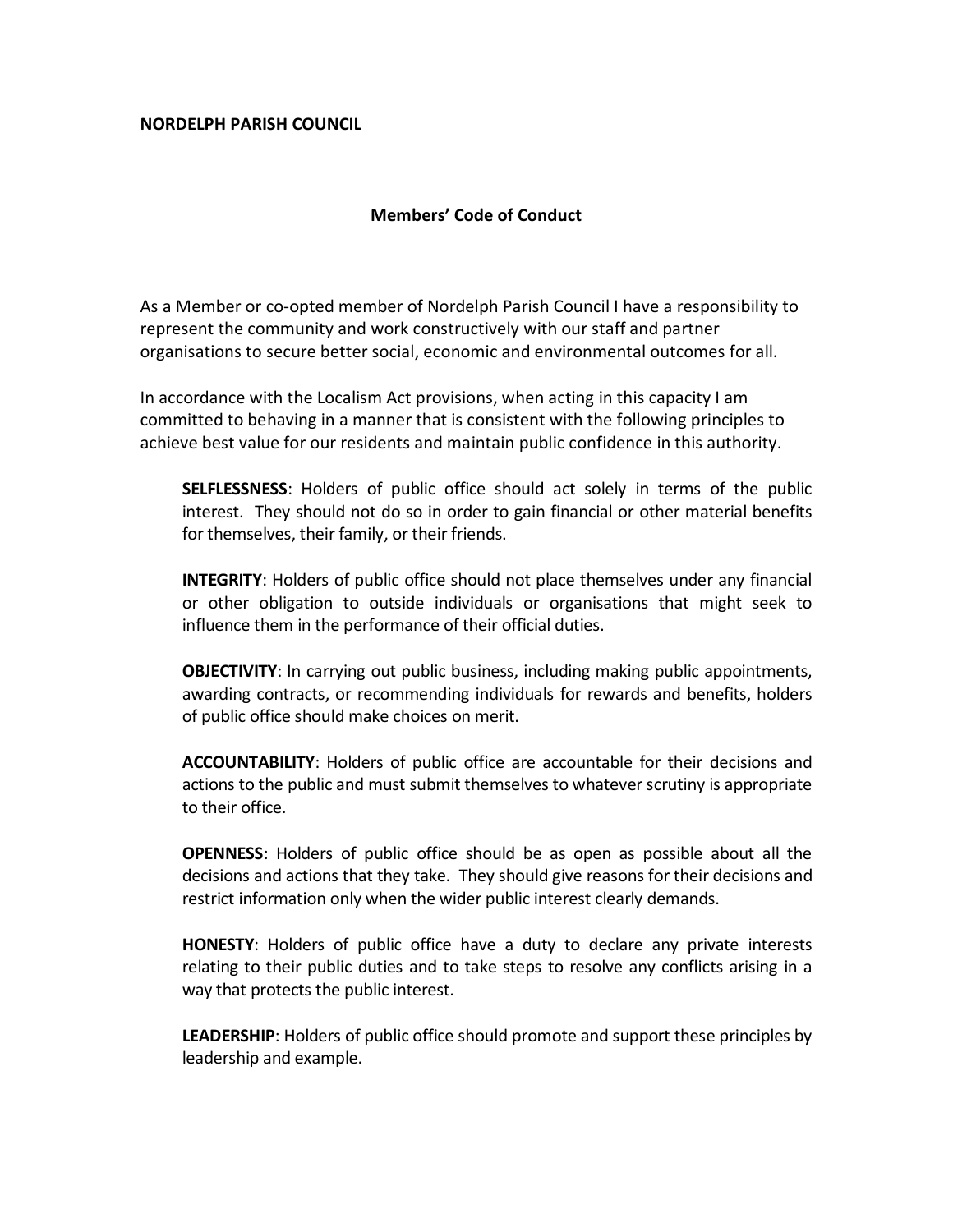## **Registering and declaring disclosable pecuniary interests**

You must, within 28 days of taking office as a member or co-opted member, notify your authority's Monitoring Officer of any disclosable pecuniary interest as defined by regulations made by the Secretary of State, where the pecuniary interest is yours, your spouse's or civil partner's, or is the pecuniary interest of somebody with whom you are living with as a husband or wife, or as if you were civil partners.

In addition, you must, within 28 days of taking office as a member or co-opted member, notify your authority's Monitoring Officer of any other disclosable pecuniary interest which your authority has decided should be included in the register.

If an interest has not been entered onto the authority's register, then you must disclose the interest to any meeting of the authority at which they are present, where you have a disclosable interest in any matter being considered and where the matter is not a 'sensitive interest'.

Following any disclosure of an interest not on the authority's register or the subject of pending notification, you must notify the Monitoring Officer of the interest within 28 days beginning with the date of disclosure.

Unless dispensation has been granted, you may not participate in any discussion of, vote on, or discharge any function related to any matter in which you have a disclosable pecuniary interest as defined by regulations made by the Secretary of State. Additionally, you must observe the restrictions your authority places on your involvement in matters where you have a disclosable pecuniary interest as defined by your authority.

As a Member of Nordelph Parish Council my conduct will in particular address the statutory principles of the Code by:

- Championing the needs of residents the whole community and in a special way my constituents, including those who did not vote for me - and putting their interests first.
- Dealing with representations or enquiries from residents, members of our communities and visitors fairly, appropriately and impartially.
- Not allowing other pressures, including the financial interests of myself or others connected to me, to deter me from pursuing constituents' casework, the interests of Norfolk nor the good governance of the authority in a proper manner.
- Exercising independent judgement and not compromising my position by placing myself under obligations to outside individuals or organisations who might seek to